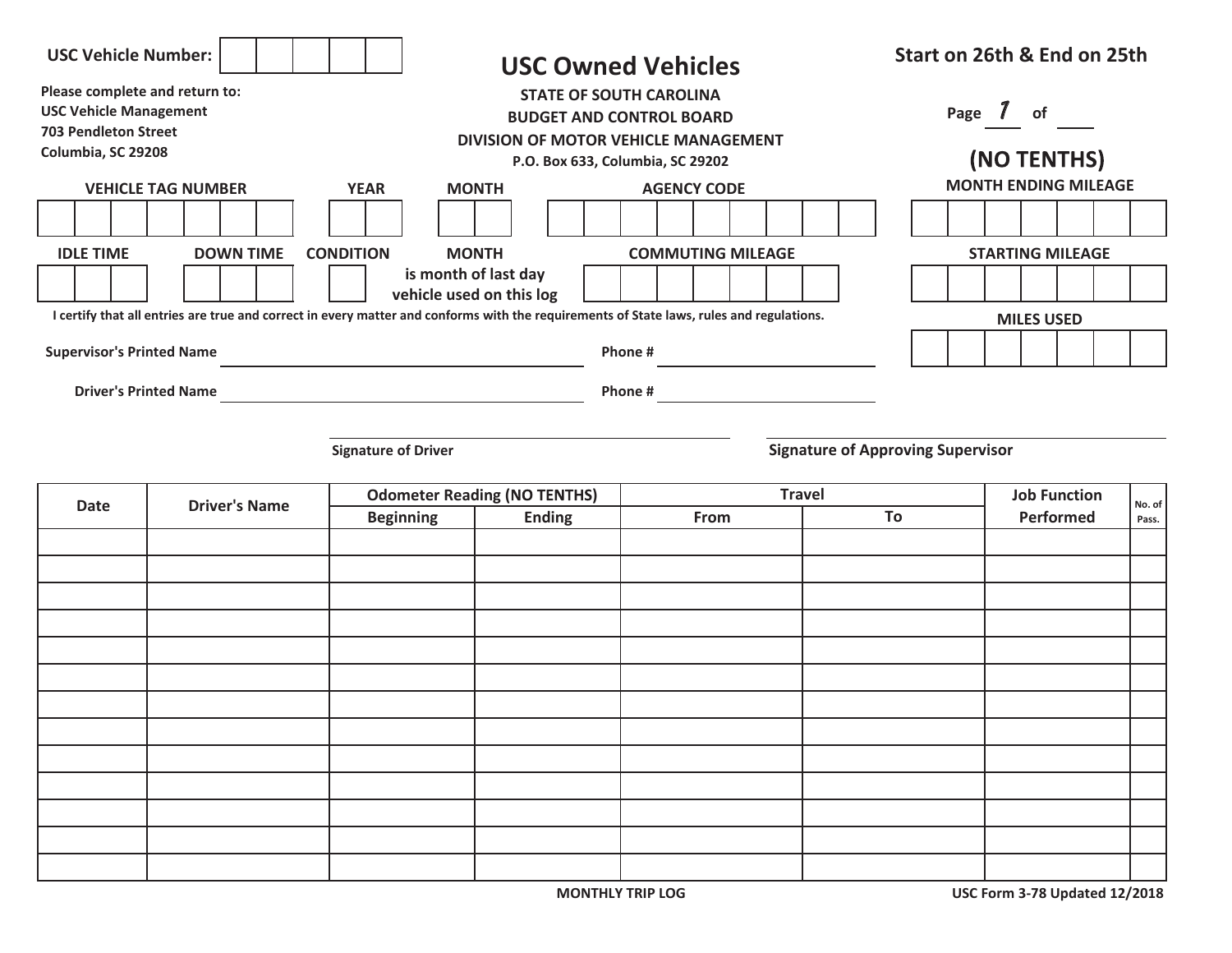| <b>USC Vehicle Number:</b> |  |  |  |  |  |  |             |  |              |  |
|----------------------------|--|--|--|--|--|--|-------------|--|--------------|--|
| <b>VEHICLE TAG NUMBER</b>  |  |  |  |  |  |  | <b>YEAR</b> |  | <b>MONTH</b> |  |
|                            |  |  |  |  |  |  |             |  |              |  |

## **Start on 26th & End on 25th**

Page of

| Date | <b>Driver's Name</b> |                  | <b>Odometer Reading (NO TENTHS)</b> | <b>Travel</b> | <b>Job Function</b> |           |                 |
|------|----------------------|------------------|-------------------------------------|---------------|---------------------|-----------|-----------------|
|      |                      | <b>Beginning</b> | <b>Ending</b>                       | From          | To                  | Performed | No. of<br>Pass. |
|      |                      |                  |                                     |               |                     |           |                 |
|      |                      |                  |                                     |               |                     |           |                 |
|      |                      |                  |                                     |               |                     |           |                 |
|      |                      |                  |                                     |               |                     |           |                 |
|      |                      |                  |                                     |               |                     |           |                 |
|      |                      |                  |                                     |               |                     |           |                 |
|      |                      |                  |                                     |               |                     |           |                 |
|      |                      |                  |                                     |               |                     |           |                 |
|      |                      |                  |                                     |               |                     |           |                 |
|      |                      |                  |                                     |               |                     |           |                 |
|      |                      |                  |                                     |               |                     |           |                 |
|      |                      |                  |                                     |               |                     |           |                 |
|      |                      |                  |                                     |               |                     |           |                 |
|      |                      |                  |                                     |               |                     |           |                 |
|      |                      |                  |                                     |               |                     |           |                 |
|      |                      |                  |                                     |               |                     |           |                 |
|      |                      |                  |                                     |               |                     |           |                 |
|      |                      |                  |                                     |               |                     |           |                 |
|      |                      |                  |                                     |               |                     |           |                 |
|      |                      |                  |                                     |               |                     |           |                 |
|      |                      |                  |                                     |               |                     |           |                 |
|      |                      |                  |                                     |               |                     |           |                 |
|      |                      |                  |                                     |               |                     |           |                 |
|      |                      |                  |                                     |               |                     |           |                 |

 **This form to be used when all lines on USC Form 3-78 are filled. MONTHLY TRIP LOG CONTINUATION USC Form 3-78/1 Updated 12/2018**